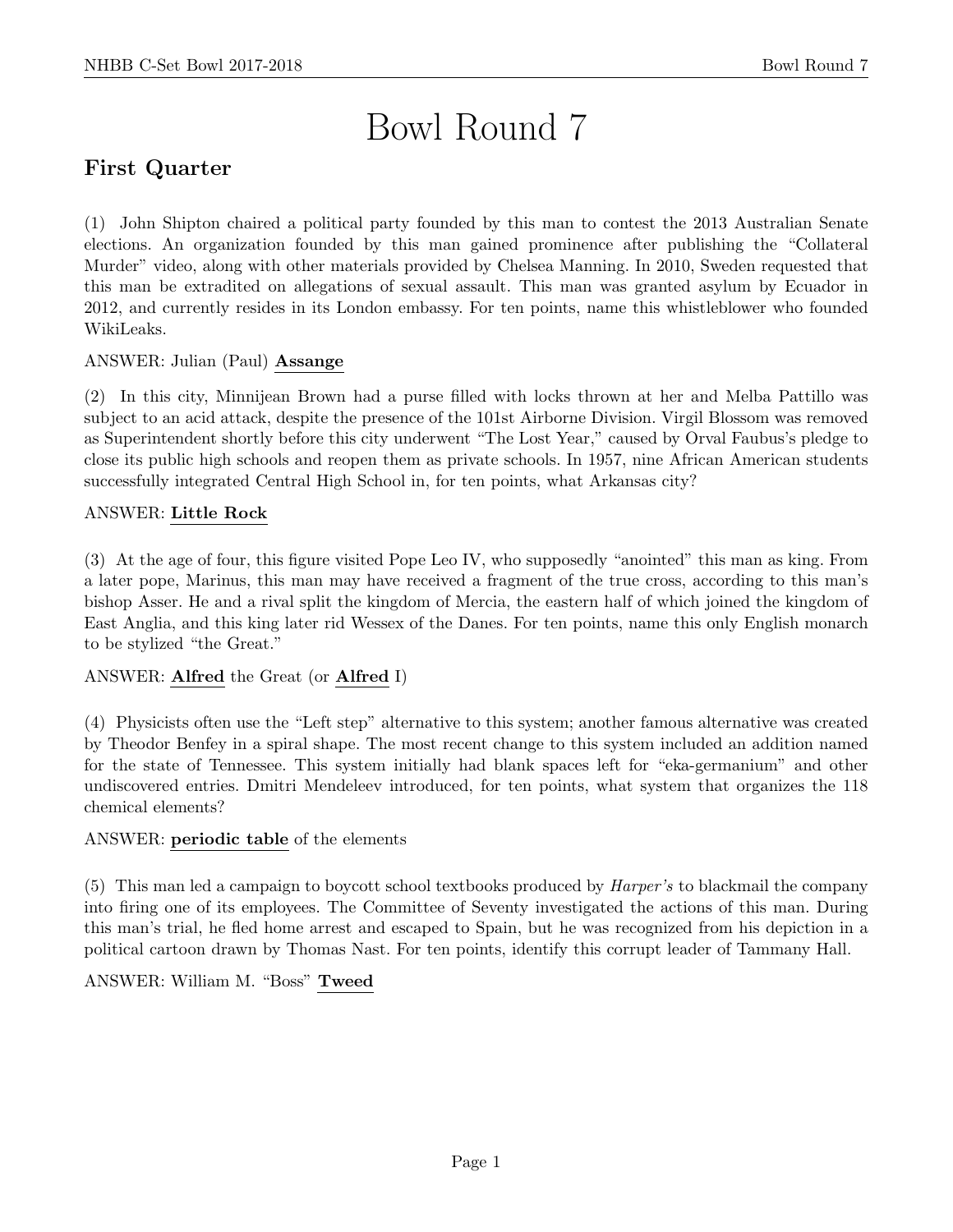(6) The loser of this event began it wearing a "Sugar Daddy" jacket, having been sponsored by the candy. This event, which took place four months after a similar event lost by Margaret Court, was watched by 50 million people and ended in straight sets. A 2017 film starring Emma Stone and Steve Carell depicts, for ten points, what 1973 match in which Billie Jean King defeated Bobby Riggs, helping spark interest in women's tennis?

ANSWER: Battle of the Sexes (accept descriptive answers related to Billie Jean King playing/defeating/etc. Bobby Riggs before "Billie" is read)

(7) A leader of this kingdom founded the League of Corinth after crushing the Sacred Band of Thebes at Chaeronea [care-oh-nay-uh]. After a leader of this empire died, its generals feuded in the Wars of the Diadochi [die-ah-doe-kee], which produced the Ptolemaic Kingdom and Seleucid Empire. A leader of this kingdom defeated Darius III at the Battle of Issus before conquering Babylon at the Battle of Gaugamela. For ten points, name this kingdom led by Philip II and Alexander the Great.

#### ANSWER: Kingdom of Macedonia

(8) A politician from this state sought to assimilate Native Americans in his Dawes Act. Another politician from this state gave the Seventh of March speech supporting the Compromise of 1850 and declared "Liberty and union, now and forever" in a reply to Hayne. After a senator from this state denounced the Kansas-Nebraska Act, South Carolina's Preston Brooks beat him with a cane. For ten points, name this state represented by Charles Sumner and Daniel Webster.

#### ANSWER: Massachusetts

(9) This event's lesser known victims include the Batwa pygmy people. The French attempted to alleviate this event through a safe zone in Operation Turquoise. The destruction of an aircraft carrying Juvenal Habyarimana was used as a pretext to begin this event, which ended when Paul Kagame's [kah-gah-may's] Patriotic Front defeated the Interahamwe and recaptured Kigali. For ten points, name this 1994 atrocity in which the Hutus targeted Tutsis in an East African country.

ANSWER: Rwandan Genocide (accept descriptions of the genocide of the Tutsis/by the Hutus until "Hutu" is read)

(10) Highwayman William Brazelton operated around this city in the mid-19th century. Hugh O'Connor founded this non-Mexican city as a military fort in 1775. McKale Center in this city is home to its state's flagship university. Saguaro National Park is located just west of this city, where Jared Lee Loughner attempted to assassinate Representative Gabrielle Giffords in 2011. For ten points, name this home of the University of Arizona, the second largest city in Arizona.

#### ANSWER: Tucson, Arizona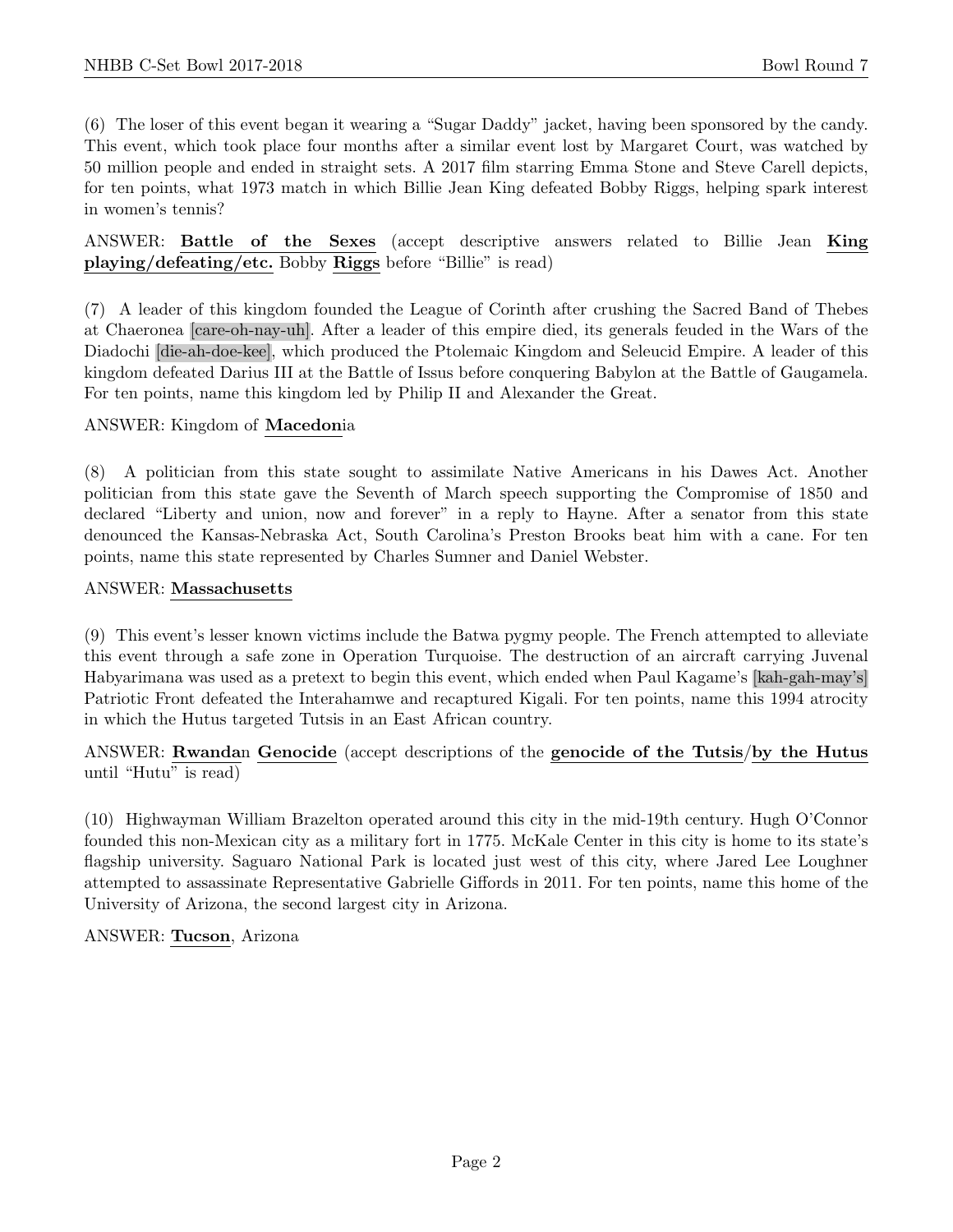# Second Quarter

(1) This ruler failed to negotiate a trade agreement with Japan after storms blew a Japanese sea captain into this ruler's territory. This ruler established the first publicly funded higher-education institution for women, the Smolny Institute. She eliminated required military service for the nobility and placed Stanislas Poniatowski, her former lover, on the throne of Poland in 1763. This ruler assumed power after a coup d'etat against her husband, Peter III. For ten points, name this "Great" Empress of Russia.

#### ANSWER: Catherine the Great (or Catherine II)

BONUS: Catherine's scholarly patronage included support for this French playwright and philosopher, the chief editor of the  $Encyclopédie$ .

#### ANSWER: Denis Diderot

(2) Bricks of this color were used in the background of the mosaics on the Ishtar Gate to imitate a mineral mined near Sar-i Sang. Tin-glazed pottery of this color over white was produced by artists in 17th century Delft. This color names a period in which works like The Old Guitarist were created by a somber Pablo Picasso. For ten points, name this color that, during the Middle Ages, was produced in artworks by crushing lapis lazuli into pigments like ultramarine.

ANSWER: blue (accept specific types of blue, such as ultramarine and lapis lazuli before mentioned)

BONUS: Lapis lazuli from the Sar-i Sang mines was traded along the Wakhan Corridor, which is controlled by this country and gives it a short border with China.

#### ANSWER: Islamic Republic of Afghanistan

(3) This event took place in its chosen city because the Justizpalast was one of the few undamaged buildings available. Alfred Jodl [yo-del], Hans Frank, and Wilhelm Frick were among those convicted during this event, as was Hermann Goering, who was found hanged in his prison cell the day before his scheduled execution. For ten points, name this series of post-World War II military tribunals that convicted former Nazis of war crimes.

ANSWER: Nuremberg Trials (accept word forms and elaborations)

BONUS: This Deputy Fuhrer was also put on trial at Nuremberg, having fled Germany in 1941 to negotiate peace talks in Scotland. After the trials, he was imprisoned in Spandau Prison until his 1987 suicide.

#### ANSWER: Rudolf Hess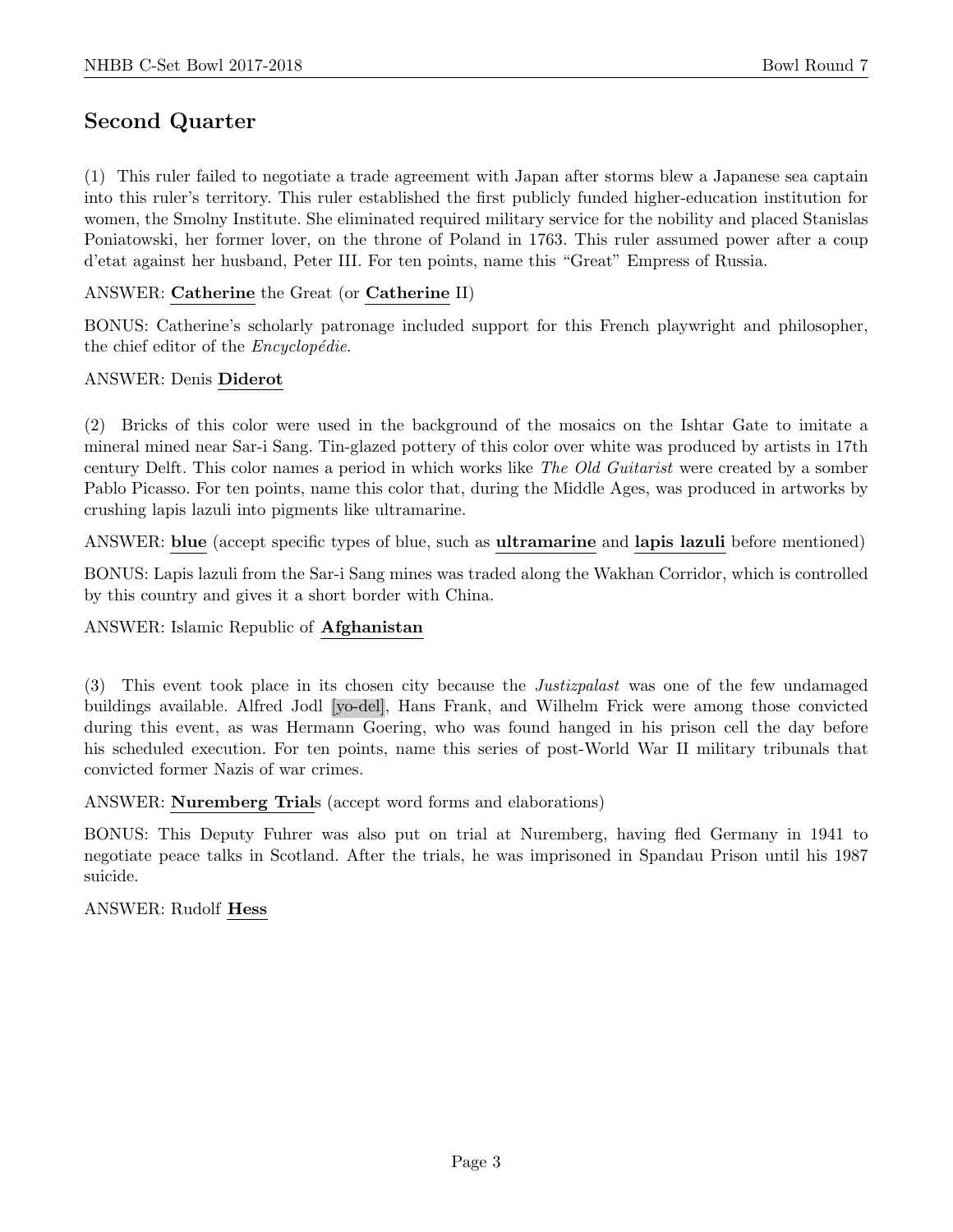(4) This man's The Practice and Theory of Bolshevism reflected his disappointment with the Soviet Union after a 1920 visit, which included a meeting with Lenin. This proponent of logical atomism supervised Ludwig Wittgenstein's Ph.D. thesis. This philosopher's namesake "teapot" is often used to shift the burden of proof in religious debates. With Alfred North Whitehead, this philosopher attempted to synthesize the foundations of mathematics in 1910. For ten points, name this British philosopher, the co-author of Principia Mathematica.

#### ANSWER: Bertrand Russell

BONUS: Bertrand Russell co-wrote a political manifesto with Albert Einstein concerning this subject in 1955. Treaties concerning this subject included SALT I, SALT II, and START.

ANSWER: nuclear weapons (accept answers about nuclear proliferation, nuclear weapon testing, nuclear warfare, etc.; accept specific types of nuclear weapons; prompt on answers related to (ballistic) missiles)

(5) Philip Murray represented workers in this industry, who went on strike in April 1952 in response to Harry Truman's nationalization of its production facilities, a decision that was quickly ruled unconstitutional in the Youngstown case. ArcelorMittal, the world's largest producer of this commodity, absorbed a major American company in this industry, Bethlehem, during the 2000s. For ten points, name this industrial commodity that created much of Andrew Carnegie's wealth in Pittsburgh.

#### ANSWER: steel industry

BONUS: Andrew Carnegie's steel fortune was fueled by this 19th century technological development, an industrial process that allowed production of steel from pig iron.

#### ANSWER: Bessemer process (or the Gilchrist-Thomas process)

(6) In a novel in this genre, the prostitute Lorena suffers from PTSD after she is kidnapped and sexually assaulted by Blue Duck. A novel in this genre follows Jane Withersteen, who escapes from a Mormon commune. Books in this genre include Larry McMurtry's Lonesome Dove and Zane Grey's Riders of the Purple Sage. For ten points, what is the genre of many Louis L'Amour novels featuring cowboys?

#### ANSWER: Westerns (accept Western fiction; accept Frontier fiction)

BONUS: This contemporary author of Western fiction wrote about the real-life Glanton scalp hunting gang in Blood Meridian and the fictional Anton Chigurh in No Country for Old Men.

#### ANSWER: Cormac McCarthy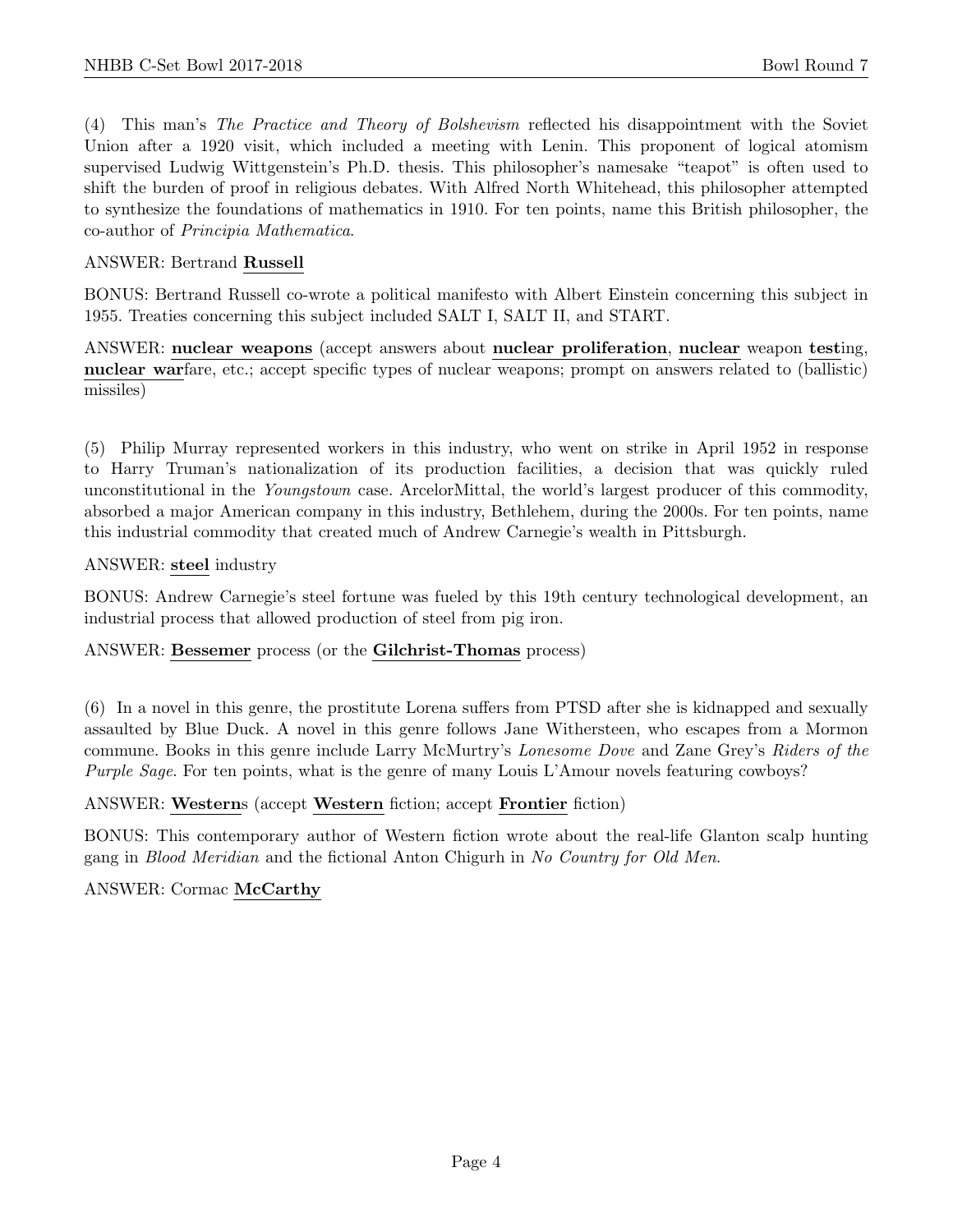(7) Forces from what is now this country defeated the Mongols at the Battle of Ain Jalut under the command of Baibars, a Mamluk slave soldier. During the Crisis of the Third Century, Zenobia conquered this "breadbasket" region and claimed descent from its most recent independent ruler, a member of the Greek Ptolemaic dynasty who legendarily committed suicide via snakebite. For ten points, name this region once ruled by Cleopatra along the Nile River.

# ANSWER: Egypt

BONUS: The Mamluks seized control of Egypt from the Ayyubid dynasty, which was founded by this general who fought in the Third Crusade.

ANSWER: Saladin (or Salah ad-Din Yusuf ibn Ayyub)

(8) In 1950, this politician distributed a "Pink Sheet" attacking the voting record of his opponent, Helen Gahagan Douglas. After this man lost a 1962 election to Pat Brown, this man claimed to give his last press conference and told the media they "won't have [him] to kick around anymore." This man refused to wear makeup in the first televised presidential debate, which pitted him against John F. Kennedy. Dwight Eisenhower's Vice President was, for ten points, what politician who resigned as President after the Watergate scandal?

#### ANSWER: Richard Milhous Nixon

BONUS: Nixon's 1962 loss to Pat Brown was an election for this office, which had earlier been held by Earl Warren.

ANSWER: Governor of California (prompt on partial answer)

# Third Quarter

The categories are . . .

- 1. American Education
- 2. Roman Gladiators
- 3. Mesopotamia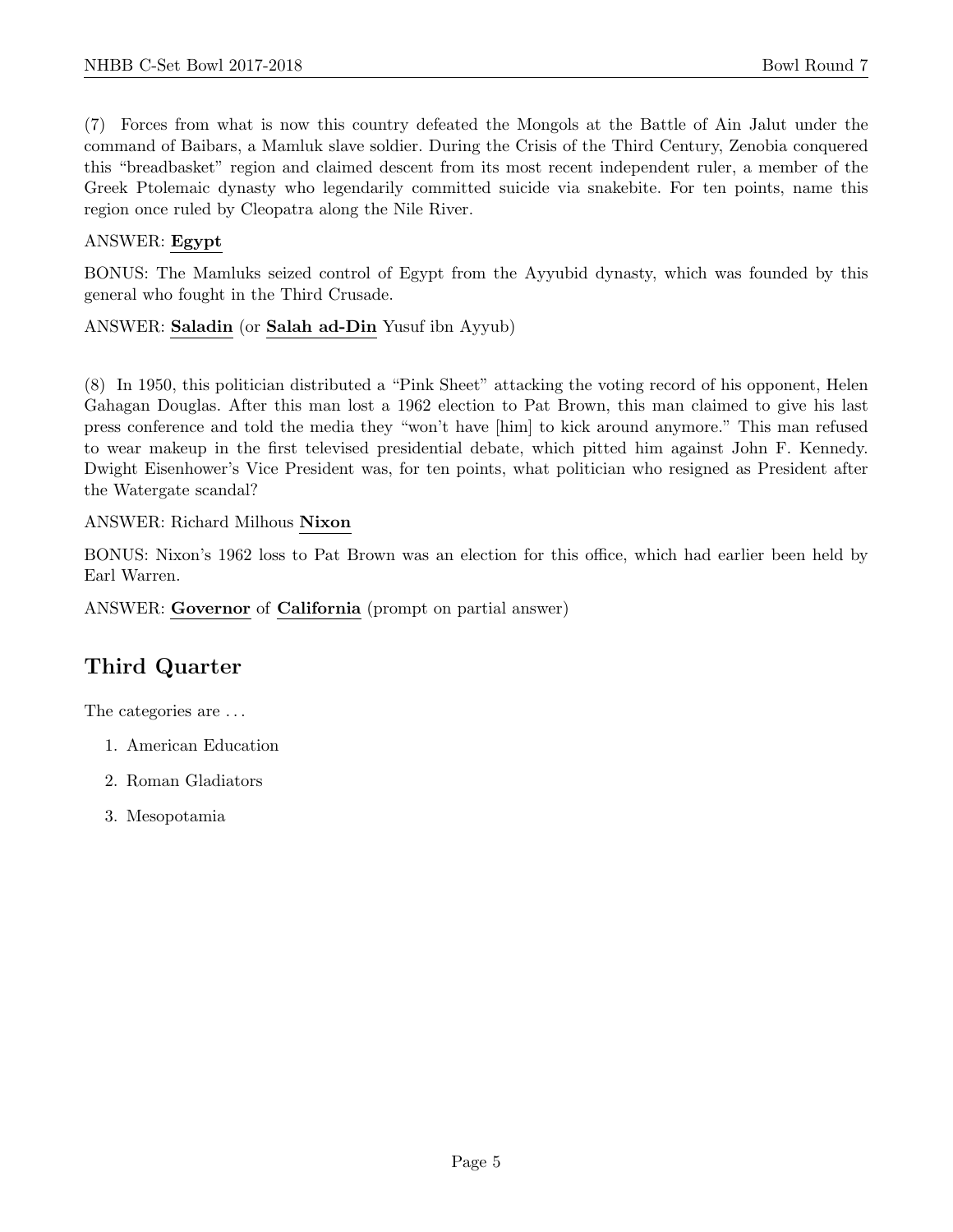AMERICAN EDUCATION

Name the...

(1) German-inspired grade before first grade, introduced in the US by Elizabeth Peabody.

ANSWER: kindergarten (prompt on preschool)

(2) Massachusetts capital city whose Latin School was the first public school in the US.

#### ANSWER: Boston

(3) Group of people who were sent to college via the GI Bill after World War II.

ANSWER: veterans (accept anything related to serving in the US armed forces, such as soldiers, etc.; accept GI if given before read)

(4) Specific scientific subject that was illegally taught in Tennessee, leading to the Scopes "Monkey Trial."

ANSWER: human evolution (or human natural selection; prompt on biology)

(5) Settlement house founded by Ellen Gates Starr and Jane Addams that provided vocational education to women in Chicago.

#### ANSWER: Hull House

(6) 2001 act that set a national agenda of results-based education and controversially sought 100% proficiency.

#### ANSWER: No Child Left Behind Act

(7) Massachusetts politician who argued education should be universal, public, and non-religious, inspiring the 19th century Common School movement.

#### ANSWER: Horace Mann

(8) Pragmatic reformer who argued in Democracy and Education that education bridges the gap between the immature and experienced.

#### ANSWER: John Dewey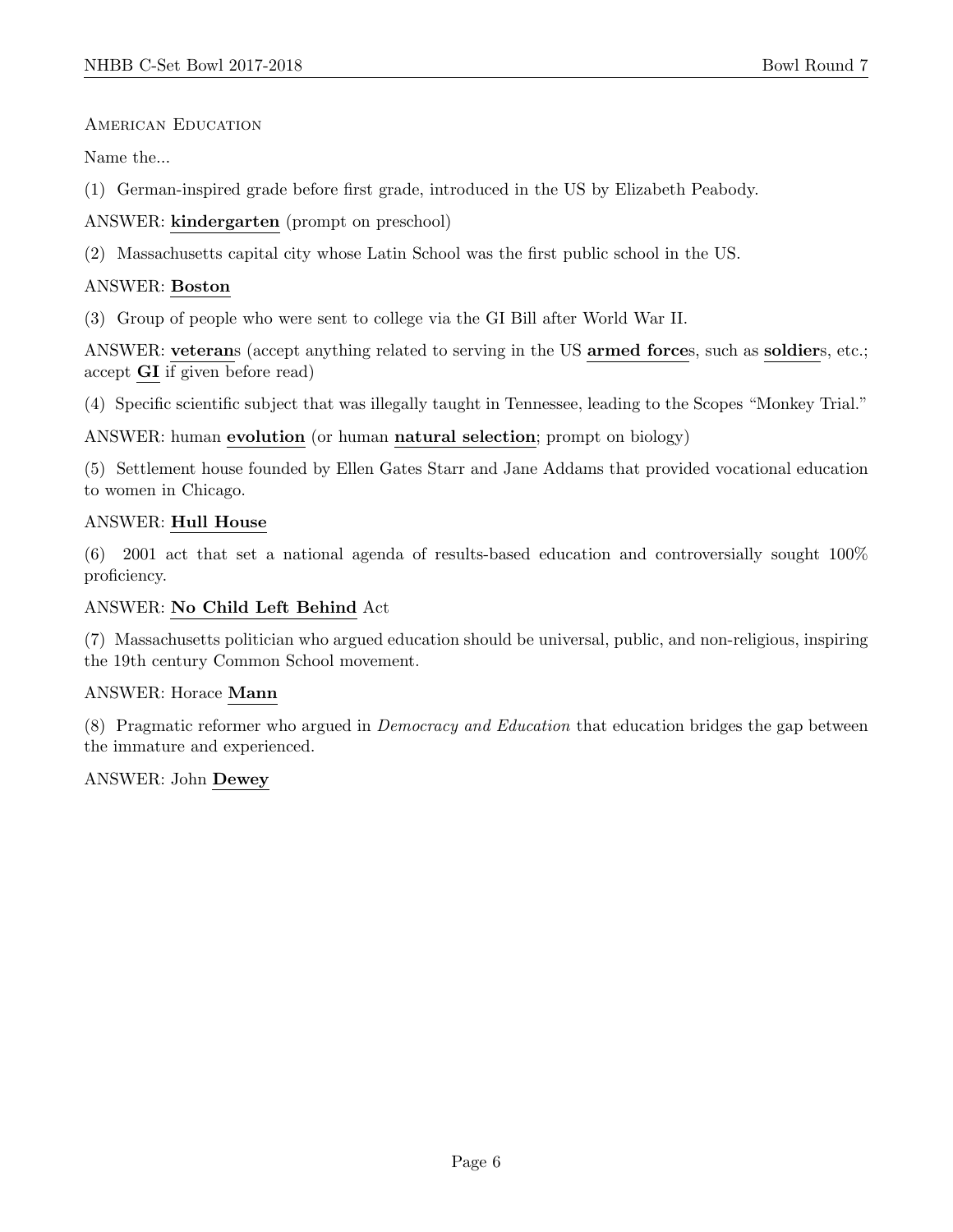Roman Gladiators

Name the...

(1) Amphitheater in Rome where the largest gladiatorial games were held.

ANSWER: Colosseum (or the Flavian Amphitheater)

(2) Horse-drawn vehicles that served as a platform for some gladiators.

#### ANSWER: chariots

(3) Social class for many gladiators, especially foreign ones captured as spoils of war.

#### ANSWER: slaves (or servus)

(4) Symbol given by spectators to determine whether the winner of a fight should kill or spare the loser.

ANSWER: a turned thumb (or pollice verso; accept anything related to turning your thumb a certain way)

(5) Opponents of gladiators during a venatio, often sourced from exotic regions. Those sentenced to Damnatio ad bestias died at the hands of these opponents.

ANSWER: animals (or beasts; accept any specific animal that might reasonably be able to kill somebody, especially lions, bears, hyenas, elephants, tigers, etc.)

(6) Type of gladiatorial combat done in a naumachia [now-mock-ee-uh].

ANSWER: naval battle (accept anything to do with ships, boats, the sea, filling the Colosseum with water, etc.)

(7) Special weapon used by the lightly-armored retiarius against secutores. Either of two English answers is acceptable.

# ANSWER: net and/or trident

(8) Gladiator-related business operated by lanistas.

ANSWER: training schools (accept ludus or ludi)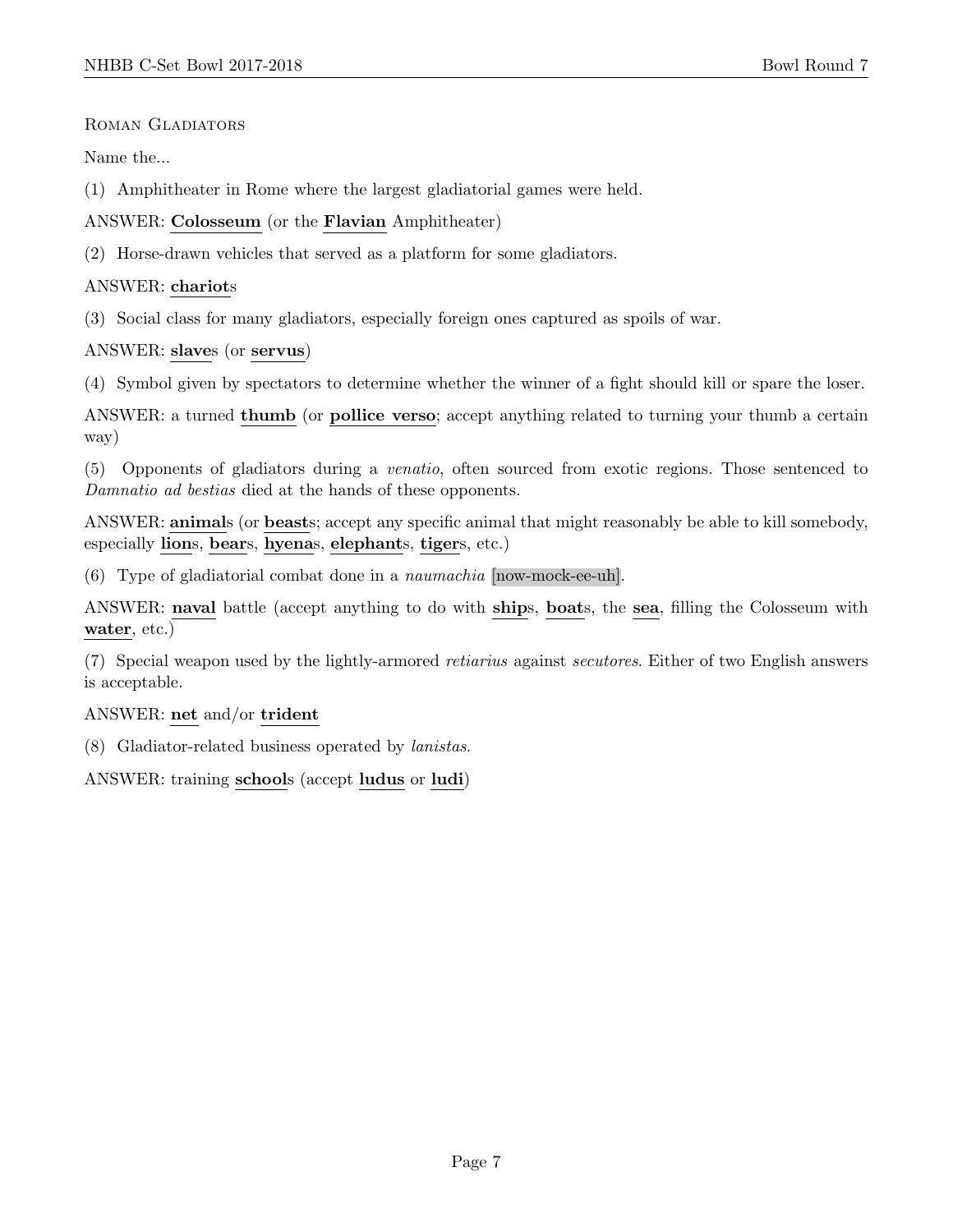#### **MESOPOTAMIA**

Name the...

(1) Modern capital of Iraq where artifacts were damaged in the Gulf Wars.

# ANSWER: Baghdad

(2) World wonder built in Babylon by Nebuchadnezzar for his homesick wife.

# ANSWER: Hanging Gardens of Babylon

(3) "Fertile" shape of the Mesopotamian region where early civilization grew.

# ANSWER: Fertile Crescent

(4) Important river that meets the Euphrates [yoo-fray-teez] at the Shatt al-Arab in southern Iraq.

# ANSWER: Tigris River

(5) Writing style developed in Mesopotamia, using a stylus to make wedge shapes on tablets.

# ANSWER: cuneiform

(6) 7th century BC Neo-Assyrian ruler who collected 30,000 of those tablets in a library now held in Britain.

#### ANSWER: Ashurbanipal

(7) First urban civilization in Mesopotamia, led during the Uruk Dynasty by Gilgamesh.

#### ANSWER: Sumerians

(8) First ruler of Akkad, a "Great" ruler who once served as cupbearer.

# ANSWER: Sargon the Great (or Sargon I)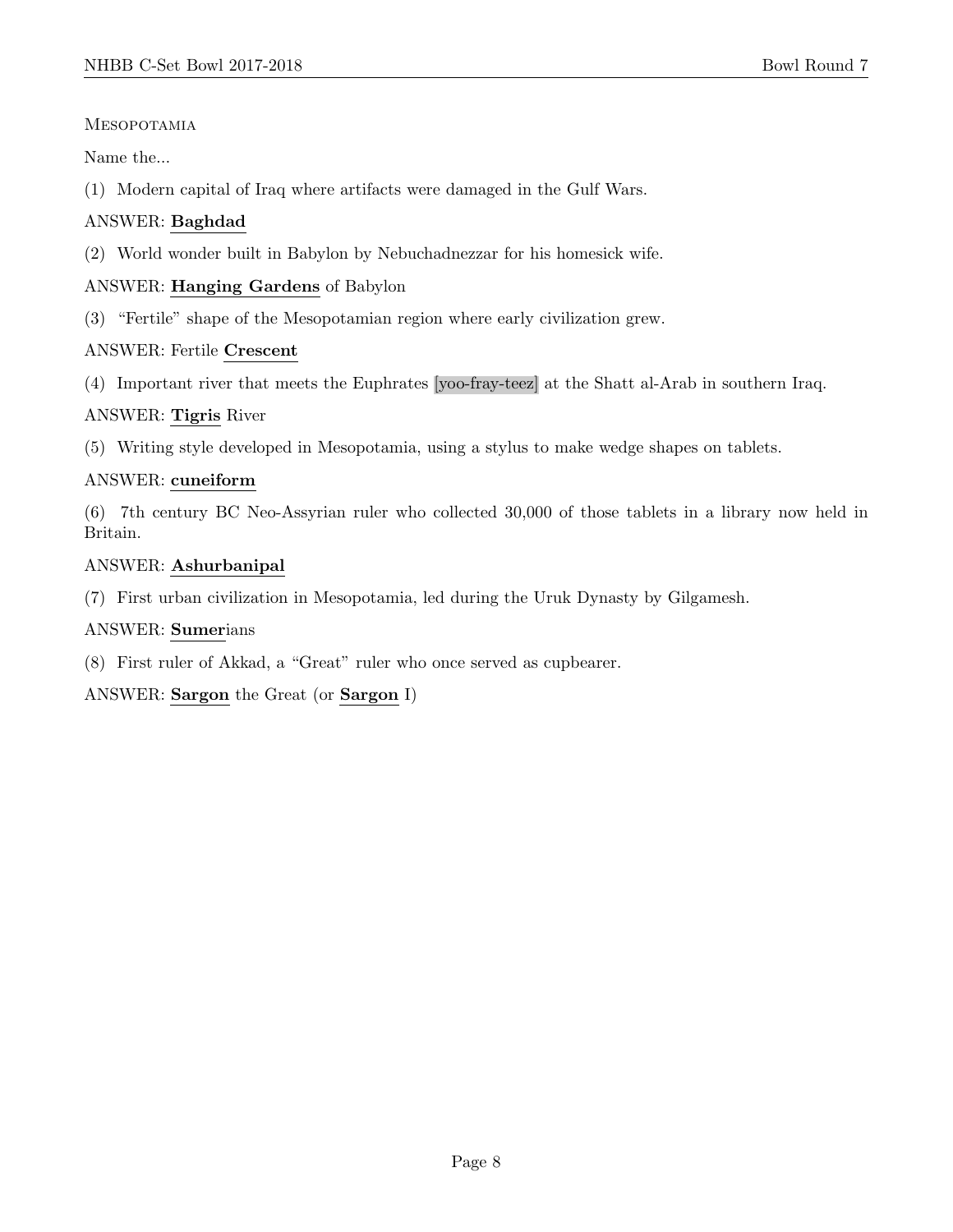# Fourth Quarter

(1) During the construction of the Overland Telegraph Line, this site was first explored by Ernest Giles and William Gosse. This site was secured by Bob Hawke in a 99-year lease that controversially allowed it to be  $(+)$  climbed by visitors. This site forms a national park along with the Kata Tjuta, a series of formations also called the Olgas. This site was originally named in honor of Henry (\*) Ayers. For ten points, name this sandstone formation that is sacred to the Anangu Aboriginal people of Australia's Northern Territory.

ANSWER: Uluru (accept Ayers Rock before "Ayers" is read)

(2) An emperor of this dynasty was captured by the Oirat Esen Tayisi in the Tumu Crisis. Li Zicheng of the Shun Dynasty helped cause the downfall of this empire, which was founded by the (+) Hongwu Emperor. This dynasty, which was founded after the Red Turban revolt, was led by the Yongle Emperor, who built the (\*) Forbidden City and sponsored several treasure voyages under the eunuch Zheng He. For ten points, name this Chinese dynasty that followed the Qing and was known its for blue and white ceramic vases.

#### ANSWER: Ming Dynasty

(3) This man selected John Kern as his running mate in one election, in which his slogan was "Shall the People Rule?" This man, a regular on the Chatauqua circuit, resigned as  $(+)$ Secretary of State in protest of Woodrow Wilson's pro-war stance. He rose to prominence after delivering an oration at an 1896 convention supporting (\*) bimetallism, demanding that Republicans not "crucify mankind" on the title object. For ten points, name this Democratic presidential candidate who delivered the "Cross of Gold" speech.

ANSWER: William Jennings Bryan

(4) During the Mexican Expedition, six members of this group bayonet charged 3,000 Mexican soldiers at the Battle of Camaron. The "spilled blood" provision automatically grants members of this group  $(+)$  citizenship after they are wounded in combat. This organization was formed after the July Revolution overthrew the House of Bourbon. During World War II, this section of the military refused to cooperate with the  $(*)$  Vichy government. For ten points, name this branch of the French military primarily consisting of non-French volunteers.

ANSWER: French Foreign Legion (accept FFL; accept Légion Étrangère or LE; prompt on Foreign Legion)

(5) Contrary to popular legend about this composer, audiences actually requested "Immenso Jehova" as an encore, though mourners at this man's funeral did break out into "Va, pensiero." That song, the chorus of the  $(+)$  Hebrew slaves from this composer's **Nabucco, became an anthem of the**  $(*)$  Risorgimento, during which this man's name was used as an acronym in support of King Victor Emmanuel. For ten points, name this 19th-century Italian composer also known for the operas La Traviata and Aida.

ANSWER: Giuseppe Verdi